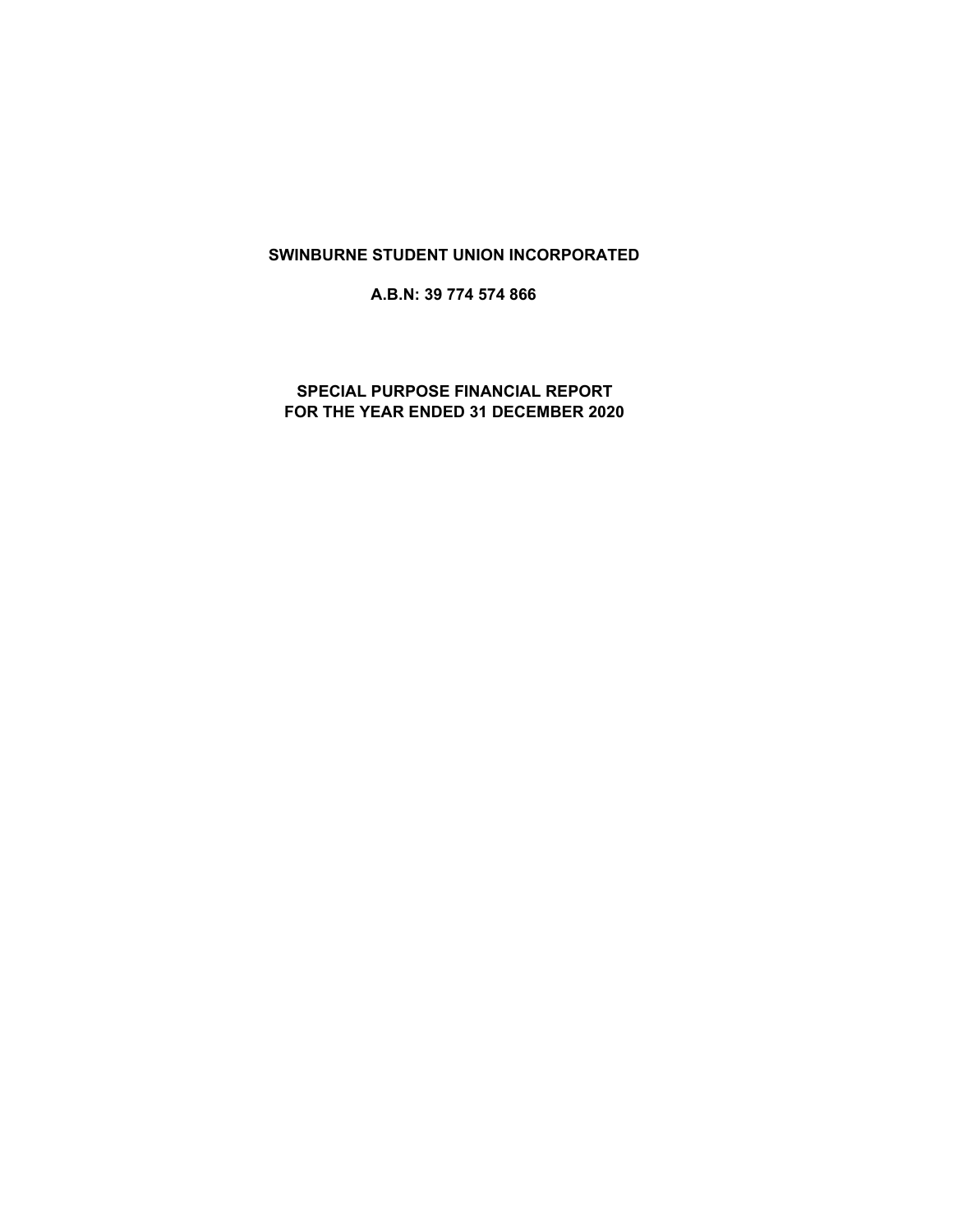# **SWINBURNE STUDENT UNION INCORPORATED A.B.N: 39 774 574 866**

| <b>CONTENTS</b>                         | <b>PAGE</b> |
|-----------------------------------------|-------------|
| <b>Committee's Report</b>               | 1           |
| Income and Expenditure Statement        | 3           |
| <b>Statement of Financial Position</b>  | 4           |
| Statement of Changes in Equity          | 5           |
| <b>Statement of Cash Flows</b>          | 6           |
| Notes to the Financial Statements       | 7           |
| Statement by Members of the Committee   | 9           |
| Independent Auditor's Report            | 10          |
| Certificate by Members of the Committee | 12          |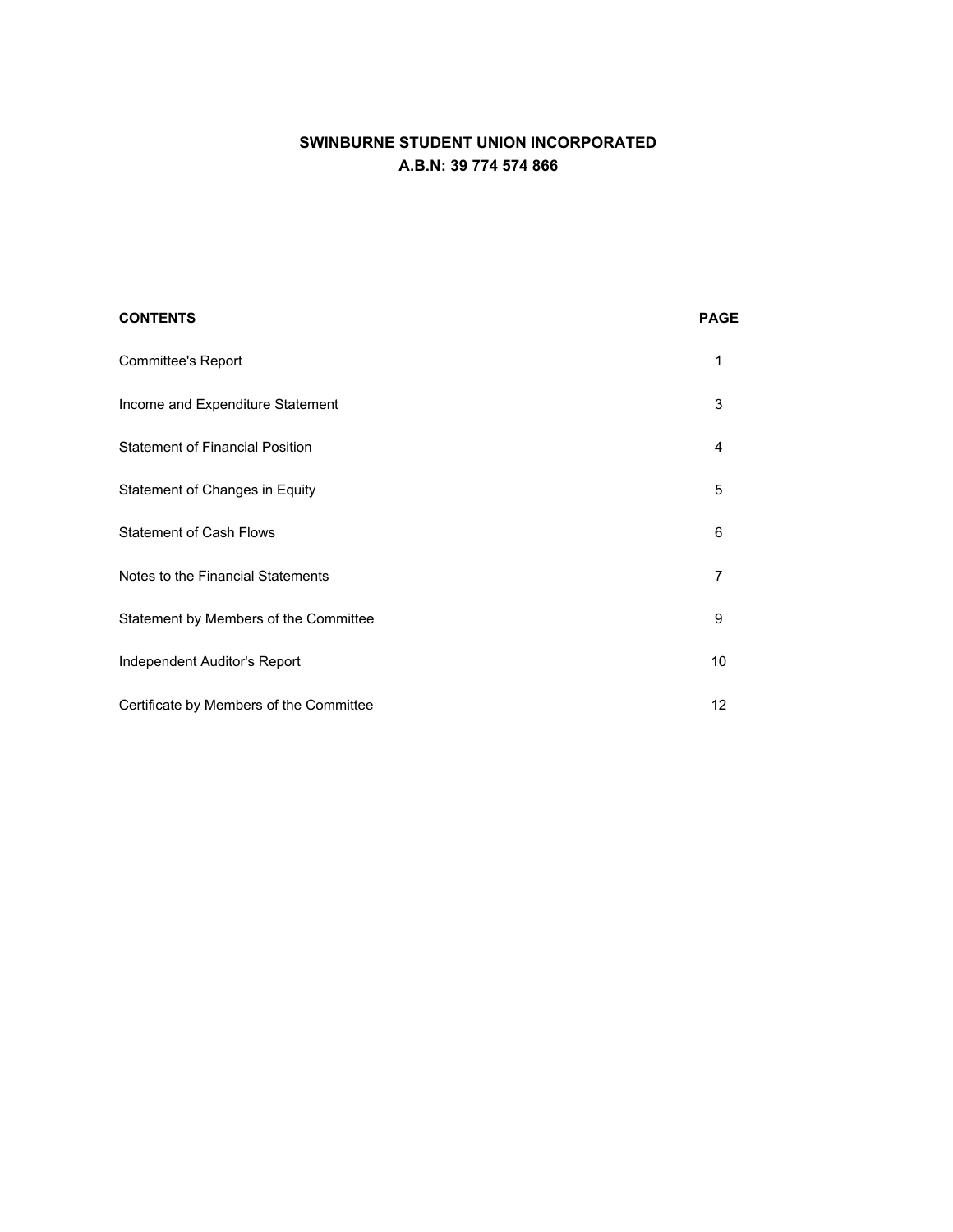### **SWINBURNE STUDENT UNION INCORPORATED A.B.N: 39 774 574 866 COMMITTEE'S REPORT**

Your committee members present the special purpose financial report on the entity for the financial year ended 31 December 2020.

#### **Committee of Management Members**

The names of committee of management members throughout the year and at the date of this report are:

### **1 Jan 2020 to 31 Oct 2020**

President Param Mahal General Secretary **Artemis Capa** Education Varun Mohit<br>Communications Ailish Murph Communications Ailish Murphy-McKay Activities Officer James Atkins<br>Hawthorn Campus Chair Tara Anastasia Hawthorn Campus Chair Tara Anastasia<br>Health and Disability **Tara Anastasia** Health and Disability Queer **Alexander Edwards** Women's **Isobel O'Dwyer**<br> **Postgraduate** Chanakya Sanja PAVE Hamza Ali<br>General General Fergus Cla General Benjamin Schade

### **1 Nov 2020 - present**

President **Internal Student** James Atkins General Secretary **Ailish Murphy-McKay** Education **Kishaun Thiruchelvam** Welfare **ISOBEL O'Dwyer** Activities Officer Nidzam Shah Hussain Comms Tina Tsironis Hawthorn Campus Chair Blaine Harris Postgraduate **Apury Chandrawal** International **Rakesha Bandara** PAVE Taya Kalman Women's **Nikitha Neelakantan** Queer **Alex Edwards** Indigenous **Patrick Tayor** Ethnocultural Muhammad Abubakar Environment Sam McAuley Disability Josh Daniel Gen Rep **Imogen Atkins** Gen Rep Sharath Babu Gen Rep **Georgie McDaid** 

Budveen Hewabaddage<br>James Atkins Postgraduate Chanakya Sanjappa Until June 2020 International Lili He Until June 2020 Indigenous **Patrick Taylor** Patrick Taylor From 9 March 2020 Fergus Clancy Muhammed Abubakar

From 27 July 2020 From 27 July 2020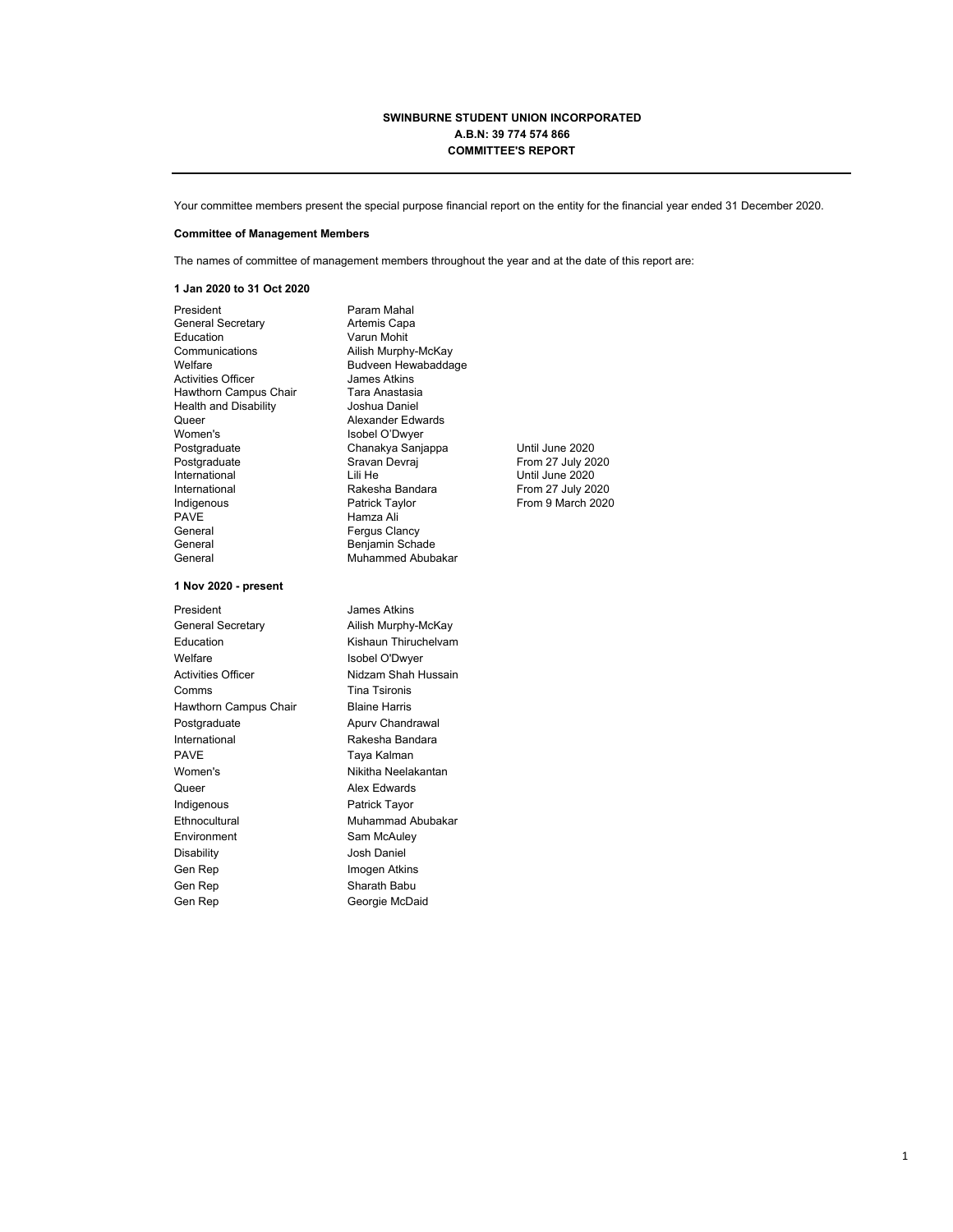### SWINBURNE STUDENT UNION INCORPORATED A.B.N: 39 774 574 866 **COMMITTEE'S REPORT**

### **Principal Activities**

The principal activity of the entity during the financial year was to provide independent student representation at Swinburne University of Technology, welfare services and social facilities for both members of the association and the wider Swinburne community.

### **Significant Changes**

No significant changes in the nature of the entity's activity occurred during the financial year.

### **Operating Results**

The surplus for the year attributable to the entity amounted to \$253,413 (2019: \$30,143 - surplus).

#### **After Balance Date Events**

A matter has continue to evolve since 31 December 2020 that has significantly affected, or may significantly affect: (a) the entity's operations in future financial years, or (b) the results of those operations in future financial years, or

(c) the entity's state of affairs in future financial years.

The COVID19 pandemic is likely to induce significant changes and uncertainty in the state of affairs of the association during the financial period ended 31 December 2021. The committee members will take all necessary measures to preserve reserves and shepherd the association through this uncertain period.

Signed in accordance with a resolution of the Members of the Committee.

President

S. Atkins James Atkins

**General Secretary** 

 $31^{5+}$ 

**Dated this** 

Ailish Murphy-McKay

day of March 2021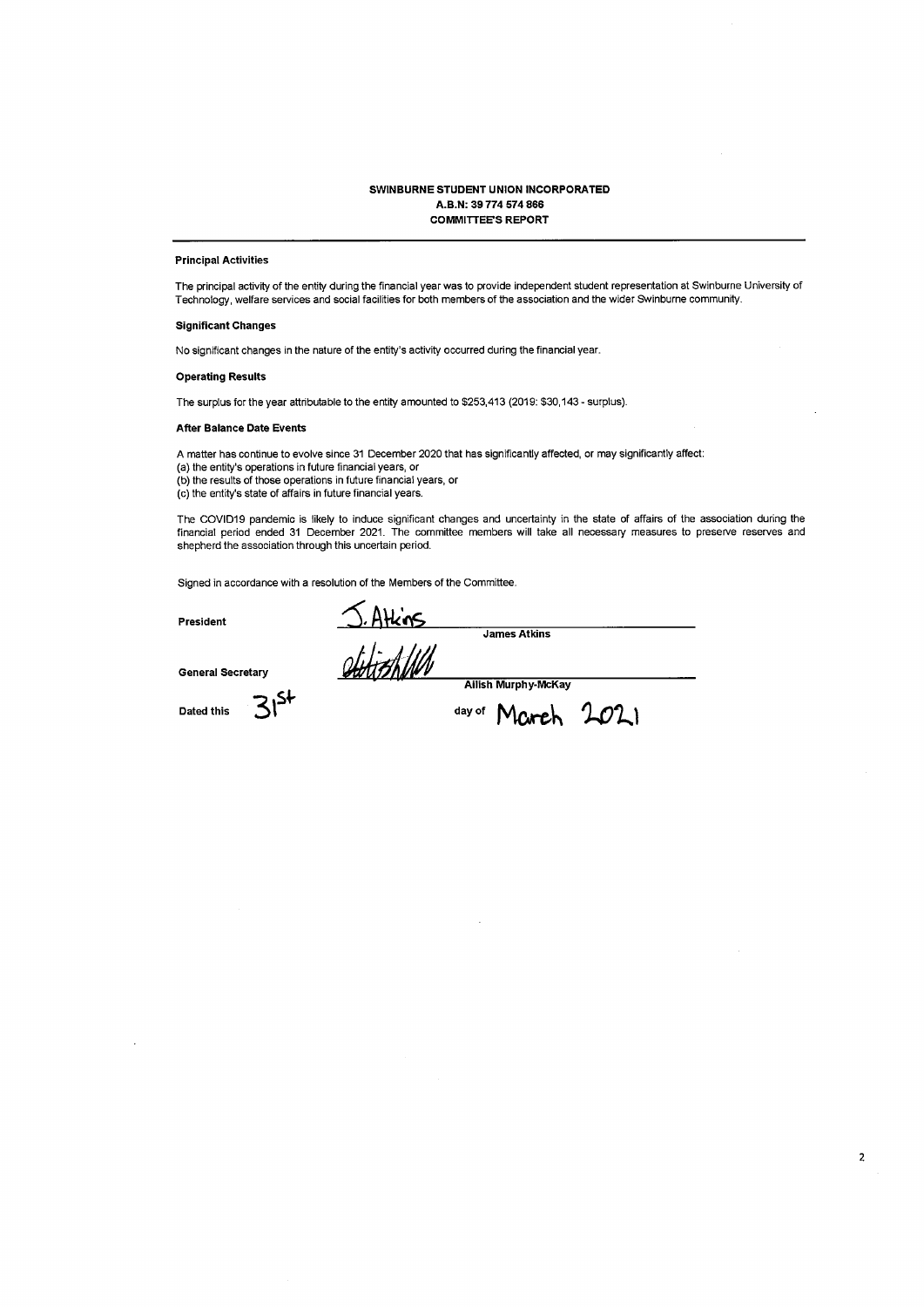|                                                       | 2020<br>\$ | 2019<br>\$ |
|-------------------------------------------------------|------------|------------|
| <b>INCOME</b>                                         |            |            |
| University funding                                    | 620,500    | 570,500    |
| Membership fees received                              | 48,571     | 66,889     |
| Café income                                           | 116,094    | 361,195    |
| Fundraising: bar                                      | 17,674     | 145,252    |
| Fundraising: BBQ                                      | 62         | 879        |
| Fundraising: merchandise                              | 299        |            |
| Fundraising: events                                   | 594        | 841        |
| Fundraising: stall rental                             | 11,571     | 20,553     |
| Hire of lockers and equipment                         | 923        | 5,752      |
| Interest received                                     | 1,126      | 1,259      |
| Other income                                          | 21,125     | 29,714     |
| COVID-19 government assistance payments               | 388,257    |            |
| <b>TOTAL INCOME</b>                                   | 1,226,796  | 1,202,834  |
| <b>EXPENDITURE</b>                                    |            |            |
| Activities and welfare                                | 26,904     | 54,779     |
| Administration expenses                               | 39,334     | 40,736     |
| Café expenses                                         | 79,205     | 202,732    |
| Depreciation                                          | 930        | 9,779      |
| Employee benefits                                     | 576,374    | 553,127    |
| Events                                                | 71,184     | 173,015    |
| Honoraria                                             | 148,345    | 114,827    |
| Office expenses                                       | 31,107     | 23,696     |
|                                                       | 973,383    | 1.172.691  |
| <b>TOTAL EXPENDITURE</b>                              | 973,383    | 1,172,691  |
| NET SURPLUS/(DEFICIT) ATTRIBUTABLE TO THE ASSOCIATION | 253,413    | 30.143     |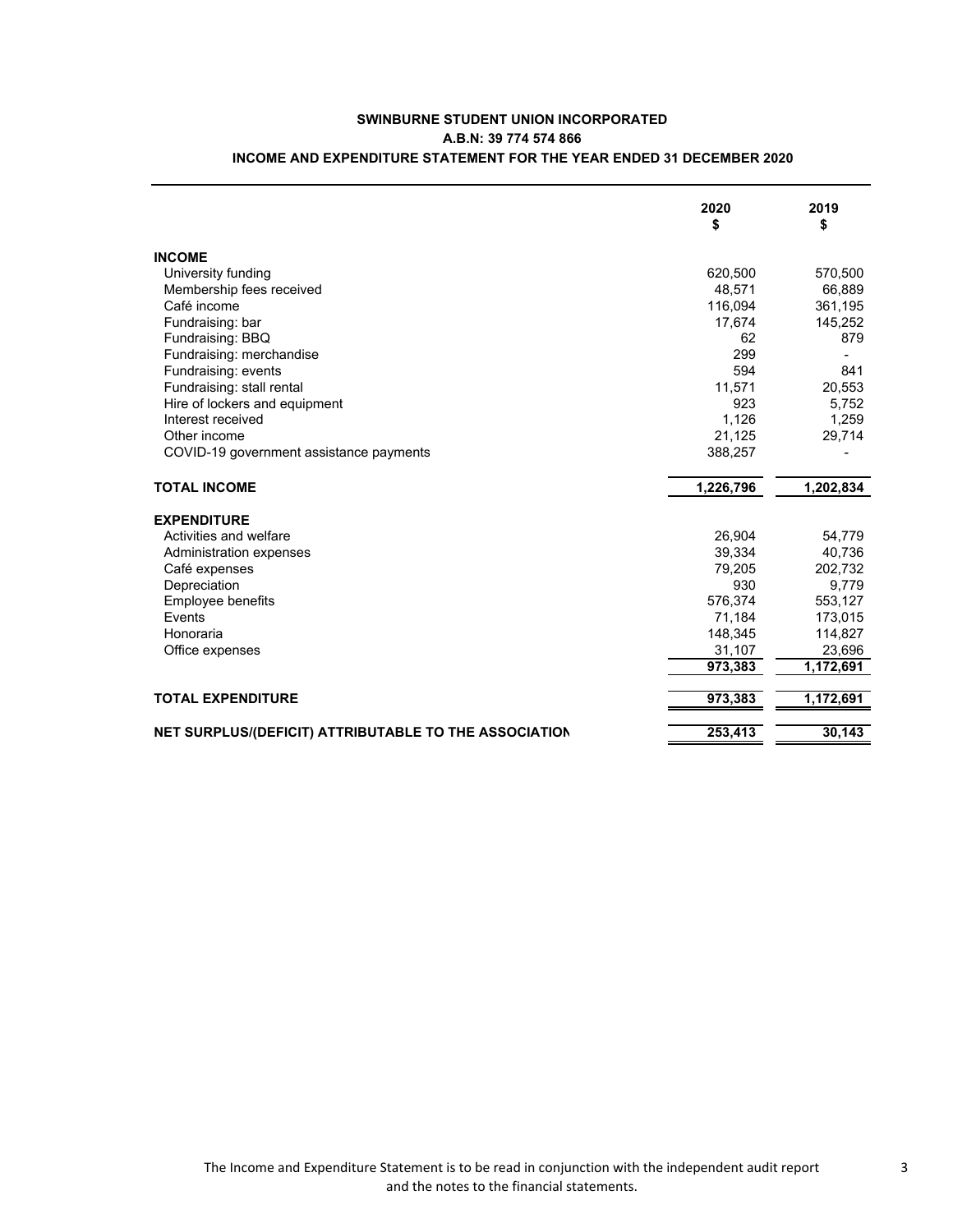## **SWINBURNE STUDENT UNION INCORPORATED A.B.N: 39 774 574 866 STATEMENT OF FINANCIAL POSITION AS AT 31 DECEMBER 2020**

| <b>CURRENT ASSETS</b><br><b>Cash and Cash Equivalents</b><br>Cash at bank<br>332,284<br>Term deposit<br>31,186<br>Petty cash<br>1,500 | 261,008<br>30,607<br>1,500<br>293,115<br>2,323<br>15,548 |
|---------------------------------------------------------------------------------------------------------------------------------------|----------------------------------------------------------|
|                                                                                                                                       |                                                          |
|                                                                                                                                       |                                                          |
|                                                                                                                                       |                                                          |
|                                                                                                                                       |                                                          |
|                                                                                                                                       |                                                          |
| 364,970                                                                                                                               |                                                          |
| <b>Trade and Other Receivables</b>                                                                                                    |                                                          |
| Accounts receivable: Swinburne University<br>155,125                                                                                  |                                                          |
| 23,625<br>Other receivables                                                                                                           |                                                          |
| Inventories<br>18,102                                                                                                                 |                                                          |
| 14,062<br>Prepayments<br>210,914                                                                                                      | 40,346<br>58,217                                         |
|                                                                                                                                       |                                                          |
| 575,884<br><b>TOTAL CURRENT ASSETS</b>                                                                                                | 351,332                                                  |
| <b>NON-CURRENT ASSETS</b>                                                                                                             |                                                          |
| <b>Property, Plant and Equipment</b>                                                                                                  |                                                          |
| Office equipment - at cost<br>6,031                                                                                                   | 6,031                                                    |
| Less provision for depreciation<br>(6,031)                                                                                            | (5, 100)                                                 |
| ä,                                                                                                                                    | 931                                                      |
| <b>TOTAL NON-CURRENT ASSETS</b>                                                                                                       | 931                                                      |
| 575,884<br>TOTAL ASSETS                                                                                                               | 352,263                                                  |
| <b>CURRENT LIABILITIES</b>                                                                                                            |                                                          |
| <b>Trade and Other Payable</b>                                                                                                        |                                                          |
| Accounts payable<br>1,218                                                                                                             | 28,416                                                   |
| Accrued expenses                                                                                                                      |                                                          |
| Credit cards<br>1,055                                                                                                                 | 2,143                                                    |
| <b>GST Payable</b><br>(2,585)                                                                                                         | 4,088                                                    |
| PAYG Withholding Tax payable<br>6,683                                                                                                 | 7,804                                                    |
| Superannuation payable<br>5,406                                                                                                       | 6,498                                                    |
| Unearned revenue<br>160,579<br>172,356                                                                                                | 172,841<br>221,790                                       |
|                                                                                                                                       |                                                          |
| <b>Employment Entitlement Provisions</b><br>Provision for annual leave<br>35,217                                                      | 25,753                                                   |
| Provision for time in lieu leave<br>1,172                                                                                             |                                                          |
| 14,751<br>Provision for long service leave                                                                                            | 17,649                                                   |
| 51,140                                                                                                                                | 43,402                                                   |
| 223,496<br>TOTAL CURRENT LIABILITIES                                                                                                  | 265,192                                                  |
| <b>NON-CURRENT LIABILITIES</b>                                                                                                        |                                                          |
| <b>Employment Entitlement Provisions</b>                                                                                              |                                                          |
| Provision for long service leave<br>19,253                                                                                            | 7,349                                                    |
| <b>TOTAL NON-CURRENT LIABILITIES</b><br>19,253                                                                                        | 7,349                                                    |
| 242,749<br><b>TOTAL LIABILITIES</b>                                                                                                   | 272,541                                                  |
| 333,135<br><b>NET ASSETS</b>                                                                                                          | 79,722                                                   |
| <b>EQUITY</b>                                                                                                                         |                                                          |
| <b>Accumulated funds</b><br>333,135                                                                                                   | 79,722                                                   |
| 333,135                                                                                                                               | 79,722                                                   |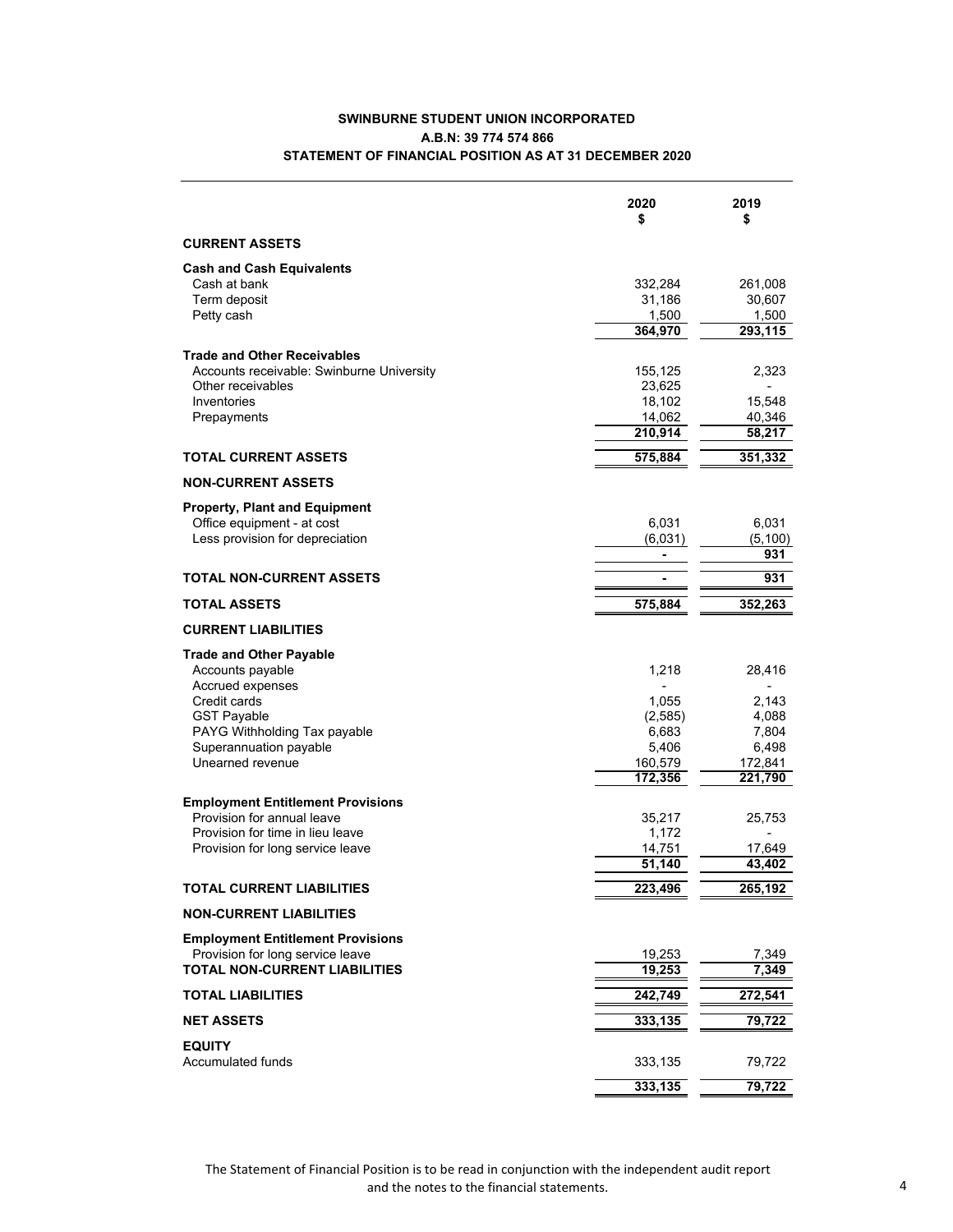## **SWINBURNE STUDENT UNION INCORPORATED A.B.N: 39 774 574 866 STATEMENT OF CHANGES IN EQUITY FOR THE YEAR ENDED 31 DECEMBER 2020**

|                                                    | Accumulated<br><b>Funds</b><br>\$ | Total<br>\$ |
|----------------------------------------------------|-----------------------------------|-------------|
| Balance as at 1 January 2019                       | 49.579                            | 49,579      |
| Surplus/ (Deficit) attributable to the Association | 30.143                            | 30,143      |
| Balance as at 31 December 2019                     | 79,722                            | 79,722      |
| Surplus/ (Deficit) attributable to the Association | 253.413                           | 253,413     |
| Balance as at 31 December 2020                     | 333.135                           | 333.135     |

.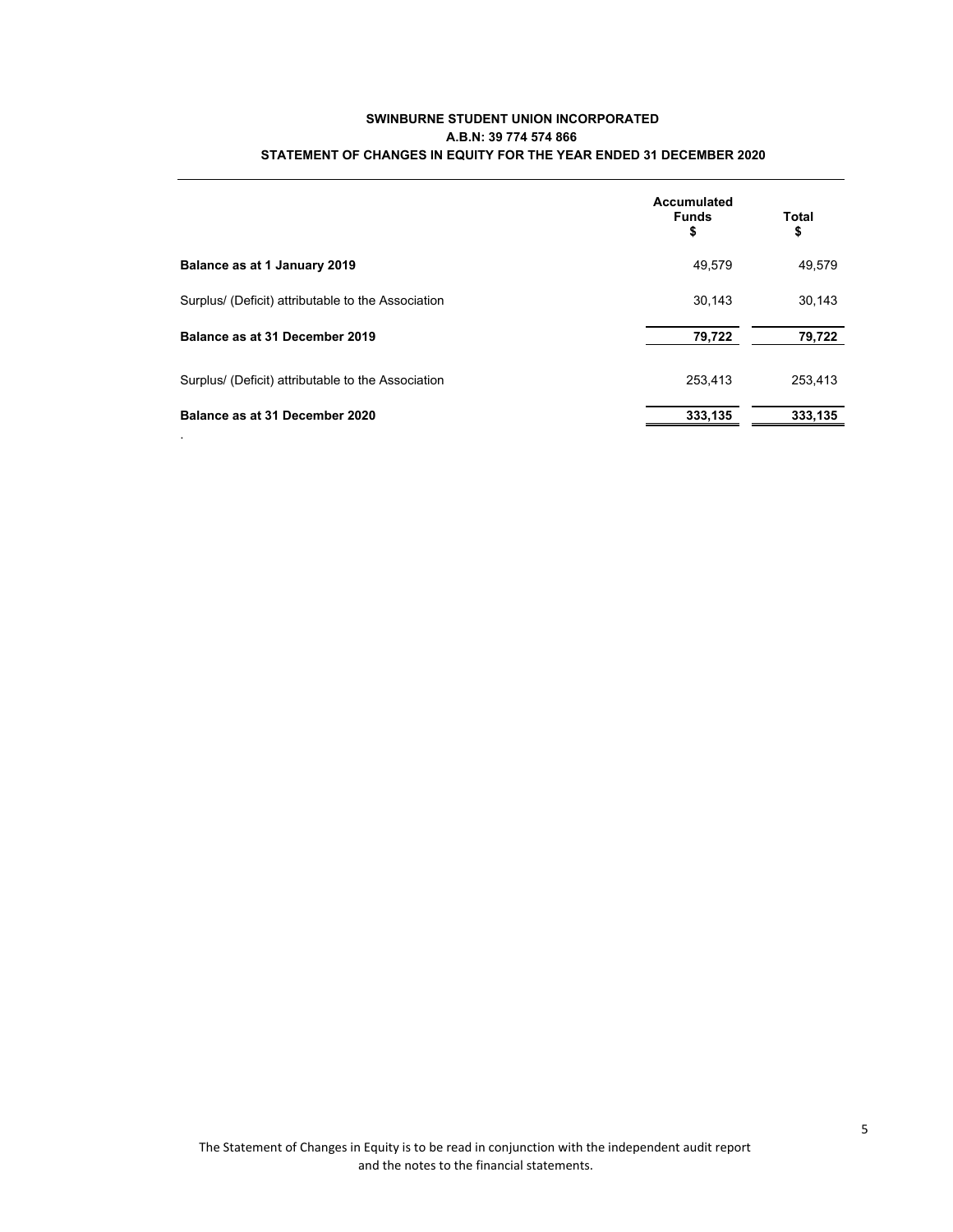# **SWINBURNE STUDENT UNION INCORPORATED A.B.N: 39 774 574 866 STATEMENT OF CASH FLOWS FOR THE YEAR ENDED 31 DECEMBER 2020**

|                                                                                           | <b>Note</b> | 2020<br>\$ | 2019<br>\$    |
|-------------------------------------------------------------------------------------------|-------------|------------|---------------|
| <b>CASH FLOWS FROM OPERATING ACTIVITIES</b>                                               |             |            |               |
| Receipts from university funding                                                          |             | 431,811    | 592.854       |
| Receipts from membership fees                                                             |             | 48.571     | 66.889        |
| Receipts from other sources                                                               |             | 556,599    | 564,186       |
| Payments to suppliers and employees                                                       |             | (966, 252) | (1, 129, 677) |
| Interest received                                                                         |             | 1,126      | 1,259         |
| Net cash generated from/(used in) operating activities                                    | (i)         | 71,855     | 95,511        |
| <b>CASH FLOWS FROM INVESTING ACTIVITIES</b><br>Payments for property, plant and equipment |             |            |               |
| Net cash generated from/(used in) investing activities                                    |             |            |               |
| Net increase/(decrease) in cash held                                                      |             | 71,855     | 95,511        |
| Cash and cash equivalents at beginning of financial year                                  |             | 293,115    | 197.604       |
| Cash and cash equivalents at end of financial year                                        | (ii)        | 364,970    | 293,115       |

# **SWINBURNE STUDENT UNION INCORPORATED A.B.N: 39 774 574 866**

# **NOTES TO THE STATEMENT OF CASH FLOWS FOR THE YEAR ENDED 31 DECEMBER 2020**

|                                                                 | 2020<br>\$ | 2019<br>\$ |
|-----------------------------------------------------------------|------------|------------|
| Note (i) Net cash generated from/(used in) operating activities |            |            |
| Net surplus/(deficit) for the year                              | 253,413    | 30,143     |
| Non-cash flow item: depreciation                                | 930        | 9,779      |
| (Increase)/decrease in accounts and other receivables           | (176, 427) | 3,687      |
| (Increase)/decrease in prepayments                              | 26,284     | 2,477      |
| (Increase)/decrease in inventories                              | (2,554)    | (2, 116)   |
| Increase/(decrease) in trade and other payables                 | (37, 171)  | 26,308     |
| Increase/(decrease) in income received in advance               | (12, 262)  | 18,667     |
| Increase/(decrease) in provisions                               | 19,642     | 6,566      |
|                                                                 | 71,855     | 95,511     |
| Note (ii) Cash and cash equivalents at end of financial year    |            |            |
| Cash at bank                                                    | 332,284    | 261,008    |
| Term deposit                                                    | 31,186     | 30,607     |
| Petty cash                                                      | 1.500      | 1,500      |
|                                                                 | 364,970    | 293,115    |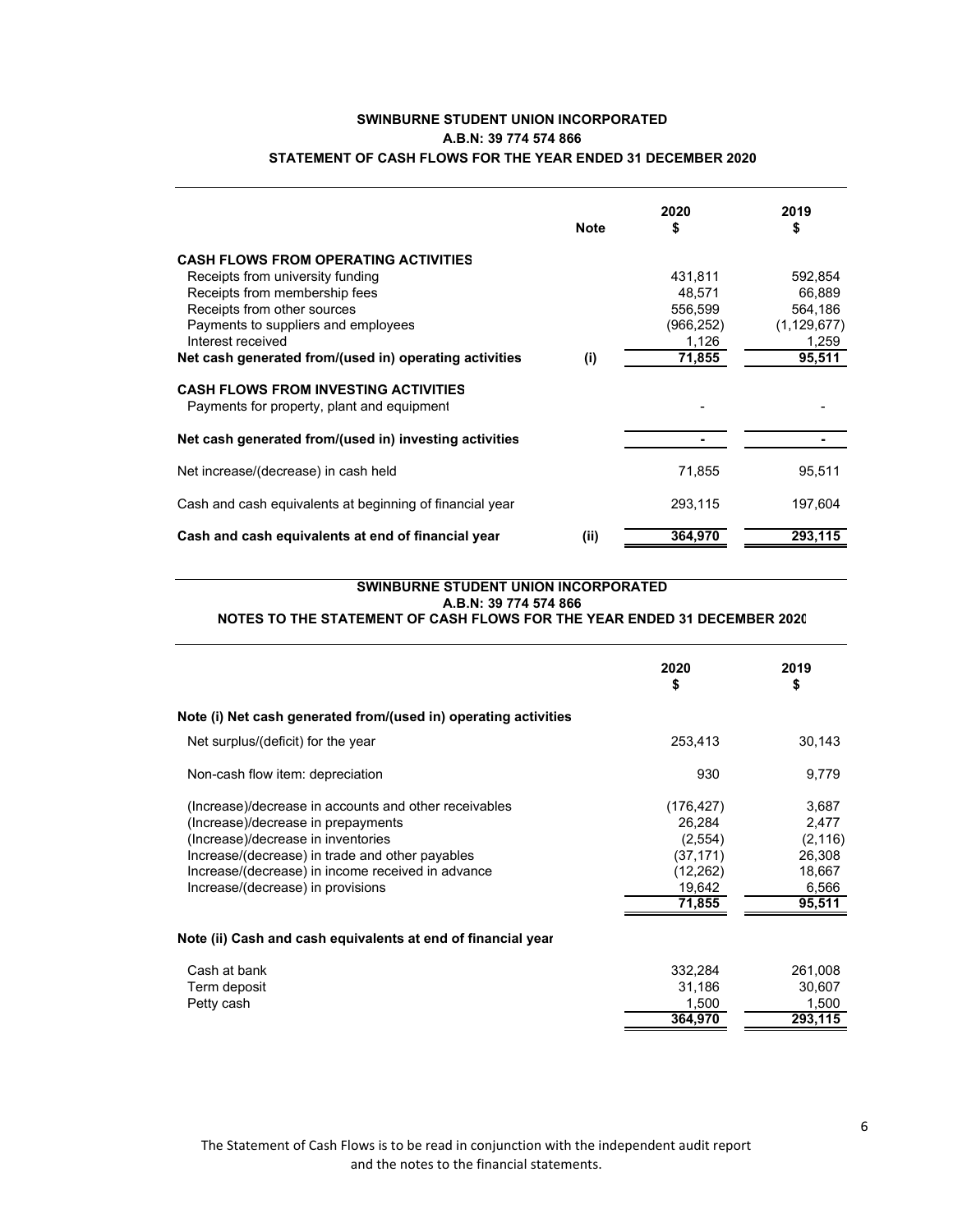## **SWINBURNE STUDENT UNION INCORPORATED A.B.N: 39 774 574 866 NOTES TO THE FINANCIAL STATEMENTS FOR THE YEAR ENDED 31 DECEMBER 2020**

#### **Note 1. Statement of Significant Accounting Policies**

This financial report includes the financial statements and notes of Swinburne Student Union Incorporated, a incorporated association, which is incorporated in Victoria under the *Associations Incorporation Reform Act* 2012.

#### **Basis of preparation**

This financial report is a special purpose financial report prepared in order to satisfy the financial reporting requirements of the *Australian Charities and Not-for-profits Commission Act* 2012 and the *Associations Incorporation Reform Act* 2012 (Victoria). The committee has determined that the association is not a reporting entity.

The financial report has been prepared on an accruals basis and is based on historical costs, modified, where applicable, by the measurement at fair value of selected non-current assets, financial assets and financial liabilities.

The following is a summary of the material accounting policies adopted by the company in the preparation of the general purpose financial report. The accounting policies have been consistently applied, unless otherwise stated.

#### **Accounting Policies**

### **a. Property, Plant and Equipment**

Each class of property, plant and equipment is carried at cost or fair value less, where applicable, any accumulated depreciation and impairment losses.

#### **Plant and Equipment**

Plant and equipment are measured on the cost basis less depreciation and impairment losses.

The carrying amount of plant and equipment is reviewed annually by directors to ensure it is not in excess of the recoverable amount from these assets. The recoverable amount is assessed on the basis of the expected net cash flows that will be received from the assets' employment and subsequent disposal. The expected net cash flows have been discounted to their present values in determining recoverable amounts.

Subsequent costs are included in the asset's carrying amount or recognised as a separate asset, as appropriate, only when it is probable that future economic benefits associated with the item will flow to the company and the cost of the item can be measured reliably. All other repairs and maintenance are charged to the income statement during the financial period in which they are incurred.

### **Depreciation**

The depreciable amount of all fixed assets are depreciated over the useful lives of the assets to the Committee commencing from the time the asset is held ready for use.

The asset's residual values and useful lives are reviewed and adjusted, if appropriate, at each balance date.

An asset's carrying amount is written down immediately to its recoverable amount if the asset's carrying amount is greater than its estimated recoverable amount.

Gains and losses on disposals are determined by comparing proceeds with the carrying amount. These gains and losses are included in the income statement.

### **b. Cash and Cash Equivalents**

Cash and cash equivalents include cash on hand, deposits held at-call with banks, other short-term highly liquid investments with original maturities of three months or less, and bank overdrafts. Bank overdrafts are shown within borrowings in current liabilities on the balance sheet.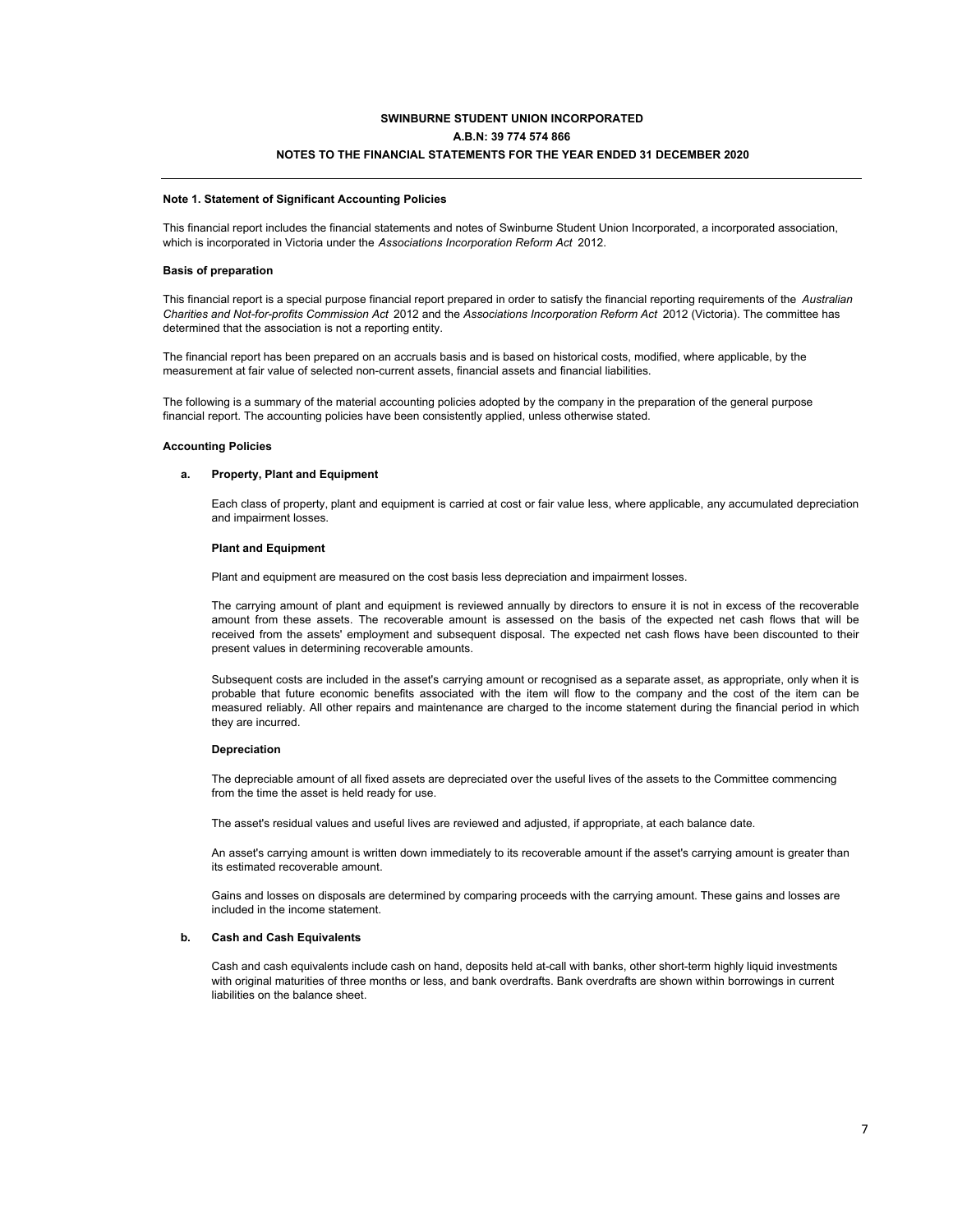## **SWINBURNE STUDENT UNION INCORPORATED A.B.N: 39 774 574 866 NOTES TO THE FINANCIAL STATEMENTS FOR THE YEAR ENDED 31 DECEMBER 2020**

### **Note 1. Statement of Significant Accounting Policies** *(continued)*

### **c. Revenue**

Revenue is measured at the fair value of the consideration received or receivable.

Grants are recognised at fair value where there is reasonable assurance that the grant will be received and all grant conditions will be met. Grants relating to expense items are recognised as income over the periods necessary to match the grant to the costs they are compensating.

Grants received for specific programs are recognised as income only to the extent of work completed on those projects when the terms of the grants stipulate that any unexpended funds are to be returned to the sponsor if the program is not completed. In those circumstances the funds attributable to work still to be completed are carried forward as grants income deferred.

Revenue from the sale of goods is recognised at the point of delivery as this corresponds to the transfer of significant risks and rewards of ownership of the goods and the cessation of all involvement in those goods.

Interest revenue is recognised on a proportional basis taking into account the interest rates applicable to the financial assets.

Revenue from the rendering of a service is recognised upon the delivery of the service to the customers.

All revenue is stated net of the amount of goods and services tax (GST).

### **d. Income Tax**

By virtue of its aims as set out in the constitution, the Association qualifies as an organisation specifically exempt from income tax under Section 50-45 of the *Income Tax Assessment Act* 1997.

#### **e. Goods and Services Tax (GST)**

Revenues, expenses and assets are recognised net of the amount of GST, except where the amount of GST incurred is not recoverable from the Australian Taxation Office. In these circumstances the GST is recognised as part of the cost of acquisition of the asset or as part of an item of expense. Receivables and payables in the Balance Sheet are shown inclusive of GST.

### **f. Employment Entitlements**

Provision is made for the Association's liability for employee benefits arising from services rendered by employees to balance date. Employee benefits that are expected to be settled within one year have been measured at the amount expected to be paid when the liability is settled.

Contributions are made by the association to employee superannuation fund and are charged as expenses when incurred.

### **g. Provisions**

Provisions are recognised when the Association has a legal or constructive obligation, as a result of past events, for which it is probable that an outflow of economic benefits will result and that outflow can be reliably measured.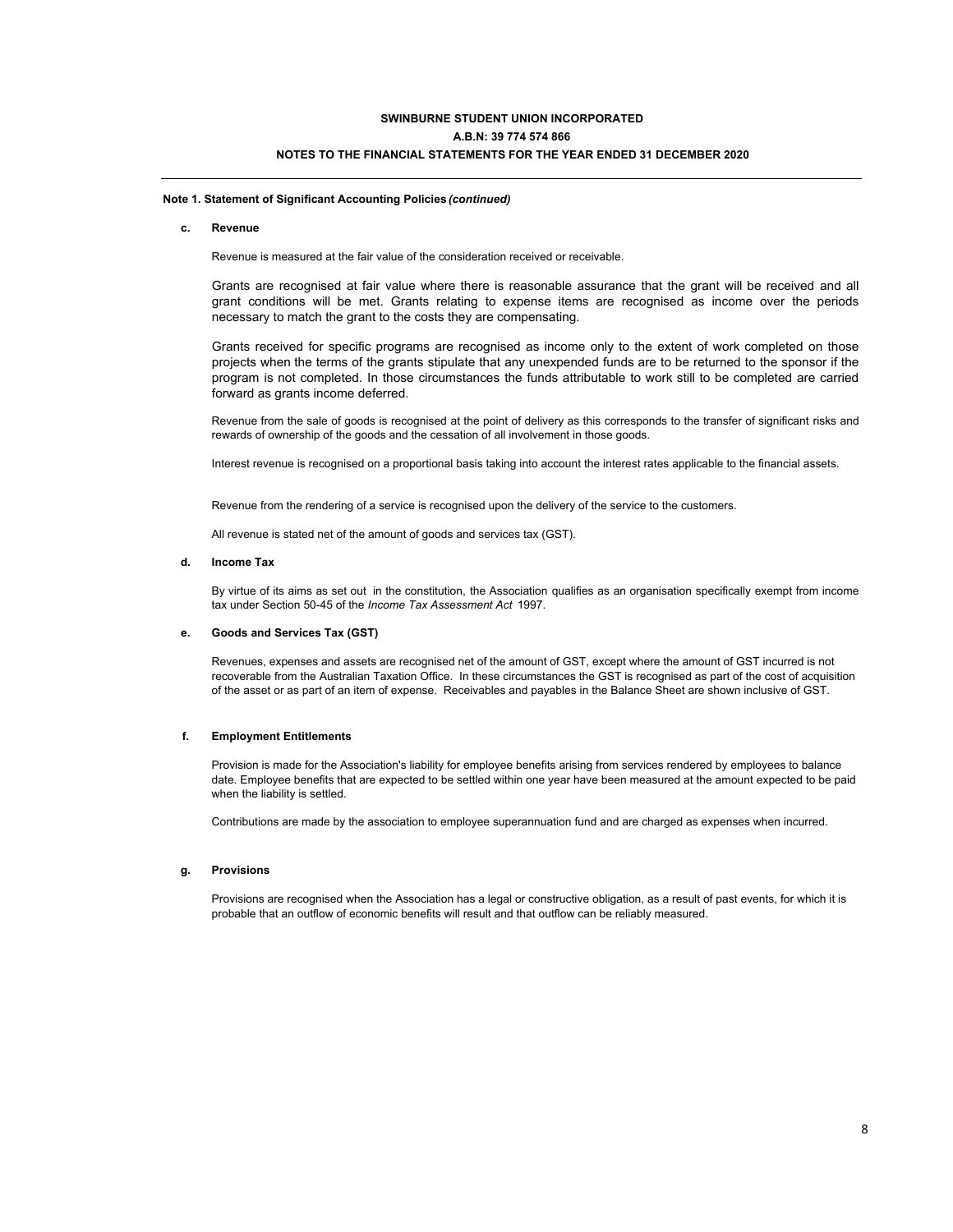# SWINBURNE STUDENT UNION INCORPORATED A.B.N: 39 774 574 866 STATEMENT BY MEMBERS OF THE COMMITTEE

The committee has determined that the association is not a reporting entity and that this special purpose financial report should be prepared in accordance with the accounting policies outlined in Note 1 to the financial statements.

In the opinion of the committee the financial report as set out on pages 3 to 8:

- 1 Presents a true and fair view of the financial position of the Swinburne Student Union Incorporated as at 31 December 2020 and its performance for the year ended on that date.
- 2 At the date of this statement, there are reasonable grounds to believe that Swinburne Student Union Incorporated will be able to pay its debts as and when they fall due.

This statement is made in accordance with a resolution of the Committee and is signed for and on behalf of the Committee by:

**President** 

**James Atkins** 

**General Secretary** 

S. Atkins<br>Uddith/ **Ailish Murphy-McKay** 

Dated this

day of March 2021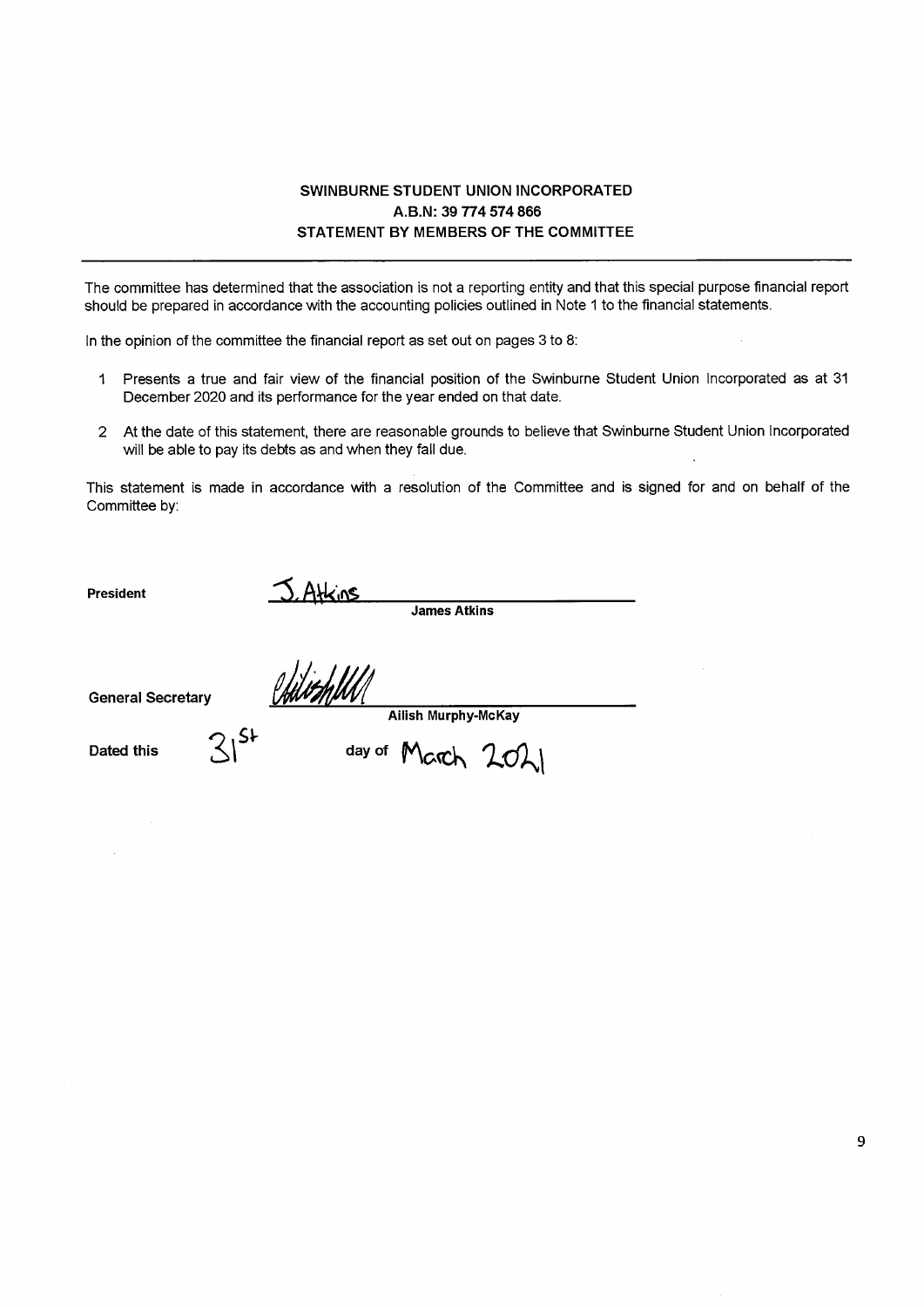**TOWARDS A VISION SHARED** 



127 Paisley Street Footscray VIC 3011 Australia

Phone (03) 9680 1000 Fax (03) 9689 6605

www.collinsco.com.au

## **SWINBURNE STUDENT UNION INCORPORATED A.B.N. 39 774 574 866 INDEPENDENT AUDITOR'S REPORT TO THE MEMBERS**

### **Opinion**

I have audited the accompanying financial report of Swinburne Student Union Incorporated (the Association), which comprises the balance sheet as at 31 December 2020, and the income statement, statement of changes in equity and cash flow statement for the year ended on that date, a summary of significant accounting policies and other explanatory notes and the statement by the members of the Board.

In my opinion, the financial report of the Association has been prepared in accordance with the *Associations Incorporation Reform Act 2012* and Division 60 of the *Australian Charities and Not-for-profits Commission Act 2012*, including:

- i. giving a true and fair view of the Association's financial position as at 31 December 2020 and of its performance for the year ended; and
- ii. complying with Australian Accounting Standards as per Note 1, the Associations Incorporation Reform Act (Victoria 2012) and with Division 60 of the *Australian Charities and Not-for-profits Commission Regulation 2013*.

## **Basis for Opinion**

I conducted my audit in accordance with Australian Auditing Standards. My responsibilities under those standards are further described in the Auditor's Responsibilities for the Audit of the Financial Report section of our report. I am independent of the Association in accordance with Division 60 of the *Australian Charities and Not-for-profits Commission Act 2012* the ethical requirements of the Accounting Professional and Ethical Standards Board's APES 110 *Code of Ethics for Professional Accountants* (the Code) that are relevant to my audit of the financial report in Australia. I have also fulfilled our other ethical responsibilities in accordance with the Code.

I believe that the audit evidence I have obtained is sufficient and appropriate to provide a basis for my opinion.

## **Emphasis of Matter - Basis of Accounting and Restriction on Distribution**

I draw attention to Note 1 to the financial report, which describes the basis of accounting. The financial report has been prepared to assist Swinburne Student Union Incorporated to meet the requirements of the Associations Incorporation Reform Act (Victoria 2012). As a result, the financial report may not be suitable for another purpose. My opinion is not modified in respect of this matter.

## **Responsibilities of Management and Those Charged with Governance for the Financial Report**

Management is responsible for the preparation and fair presentation of the financial report in accordance with the financial reporting requirements of the applicable legislation and for such internal control as management determines is necessary to enable the preparation and fair presentation of a financial report that is free from material misstatement, whether due to fraud or error.

In preparing the financial report, management is responsible for assessing the Association's ability to continue as a going concern, disclosing, as applicable, matters relating to going concern and using the going concern basis of accounting unless management either intends to liquidate the Entity or to cease operations, or has no realistic alternative but to do so.

Those charged with governance are responsible for overseeing the Association's financial reporting process.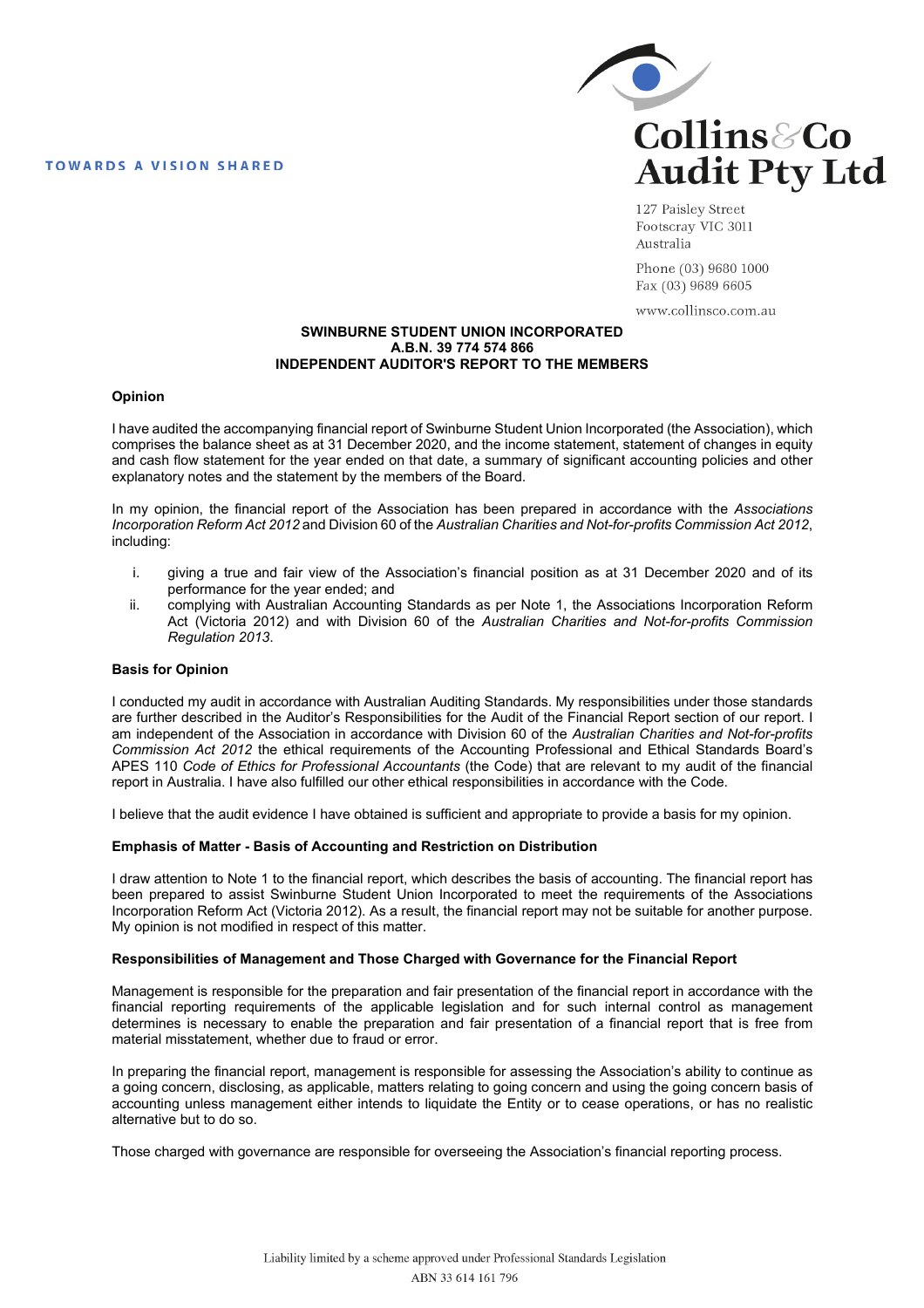## **TOWARDS A VISION SHARED**



127 Paisley Street Footscray VIC 3011 Australia

Phone (03) 9680 1000 Fax (03) 9689 6605

www.collinsco.com.au

### **Auditor's Responsibilities for the Audit of the Financial Report**

My objectives are to obtain reasonable assurance about whether the financial report as a whole is free from material misstatement, whether due to fraud or error, and to issue an auditor's report that includes our opinion. Reasonable assurance is a high level of assurance but is not a guarantee that an audit conducted in accordance with Australian Auditing Standards will always detect a material misstatement when it exists. Misstatements can arise from fraud or error and are considered material if, individually or in the aggregate, they could reasonably be expected to influence the economic decisions of users taken on the basis of the financial report.

As part of an audit in accordance with Australian Auditing Standards, I exercise professional judgement and maintain professional scepticism throughout the audit. I also:

- Identify and assess the risks of material misstatement of the financial report, whether due to fraud or error, design and perform audit procedures responsive to those risks, and obtain audit evidence that is sufficient and appropriate to provide a basis for my opinion. The risk of not detecting a material misstatement resulting from fraud is higher than for one resulting from error, as fraud may involve collusion, forgery, intentional omissions, misrepresentations, or the override of internal control.
- Obtain an understanding of internal control relevant to the audit in order to design audit procedures that are appropriate in the circumstances, but not for the purpose of expressing an opinion on the effectiveness of the registered entity's internal control.
- Evaluate the appropriateness of accounting policies used and the reasonableness of accounting estimates and related disclosures made by the responsible entities.
- Conclude on the appropriateness of the responsible entities use of the going concern basis of accounting and, based on the audit evidence obtained, whether a material uncertainty exists related to events or conditions that may cast significant doubt on the registered entity's ability to continue as a going concern. If I conclude that a material uncertainty exists, I am required to draw attention in my auditor's report to the related disclosures in the financial report or, if such disclosures are inadequate, to modify my opinion. My conclusions are based on the audit evidence obtained up to the date of my auditor's report. However, future events or conditions may cause the registered entity to cease to continue as a going concern.
- Evaluate the overall presentation, structure and content of the financial report, including the disclosures, and whether the financial report represents the underlying transactions and events in a manner that achieves fair presentation.

I communicate with those charged with governance regarding, among other matters, the planned scope and timing of the audit and significant audit findings, including any significant deficiencies in internal controls that I identify during my audit.

**Name of Auditor: Frederik R. L. Eksteen** 

**Address: Collins & Co Audit Pty Ltd 127 Paisley Street Footscray VIC 3011** 

**Date: 9 April 2021**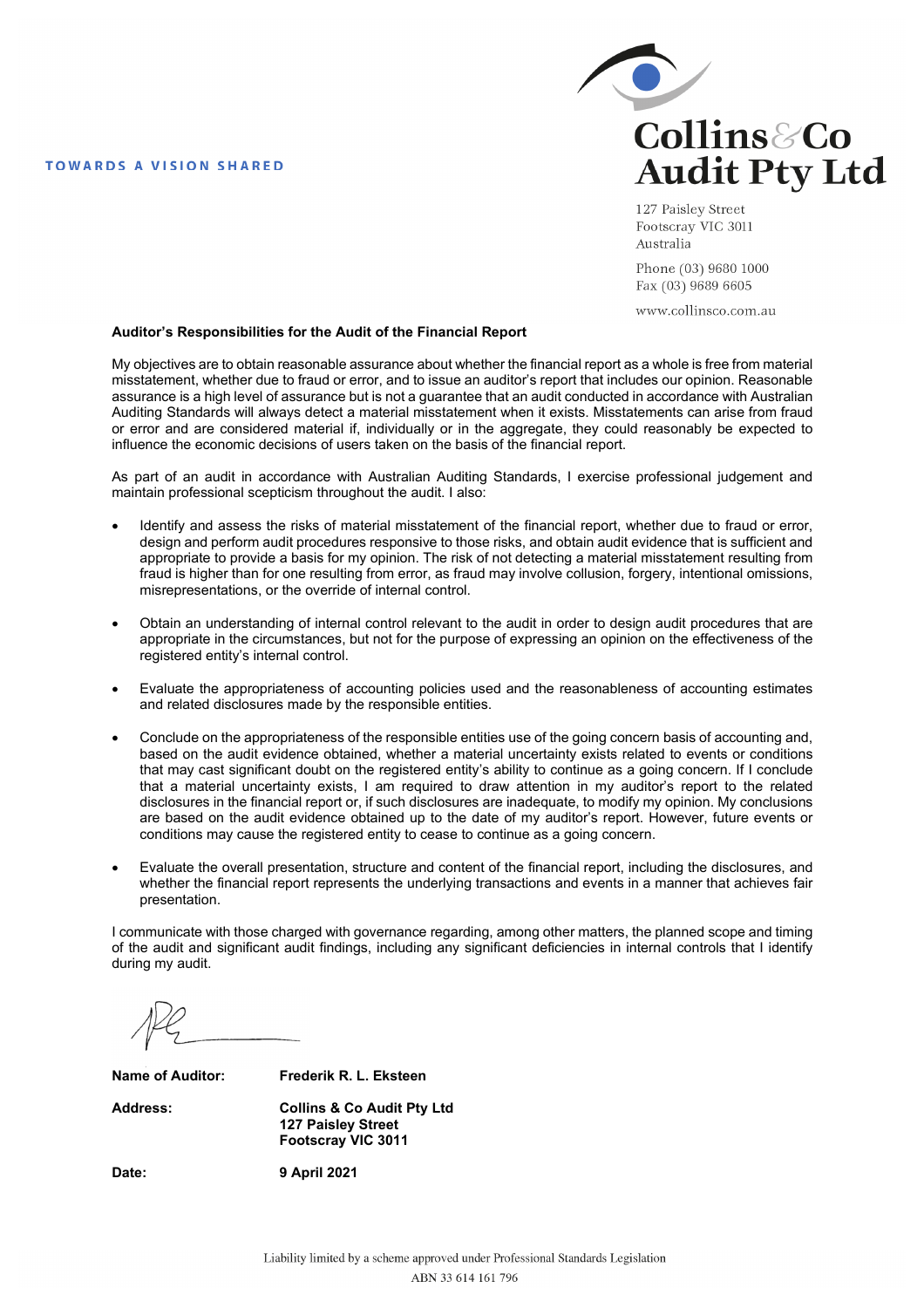# SWINBURNE STUDENT UNION INCORPORATED A.B.N: 39 774 574 866 **CERTIFICATE BY MEMBERS OF THE COMMITTEE**

I, James Atkins and I, Ailish Murphy-McKay certify that:

(a) We are members of the committee of management of Swinburne Student Union Incorporated.

We attended the annual general meeting of the association held on 15 April 2021.  $(b)$ 

 $(c)$ We are authorised by the attached resolution of the committee to sign this certificate.

This annual statement was submitted to the members of the association at its annual general meeting.  $(d)$ 

President

S.Atkins

**James Atkins** 

**General Secretary** 

Athish MM Ailish Murphy-McKay

day of Morch 2021

**Dated this** 

 $12,$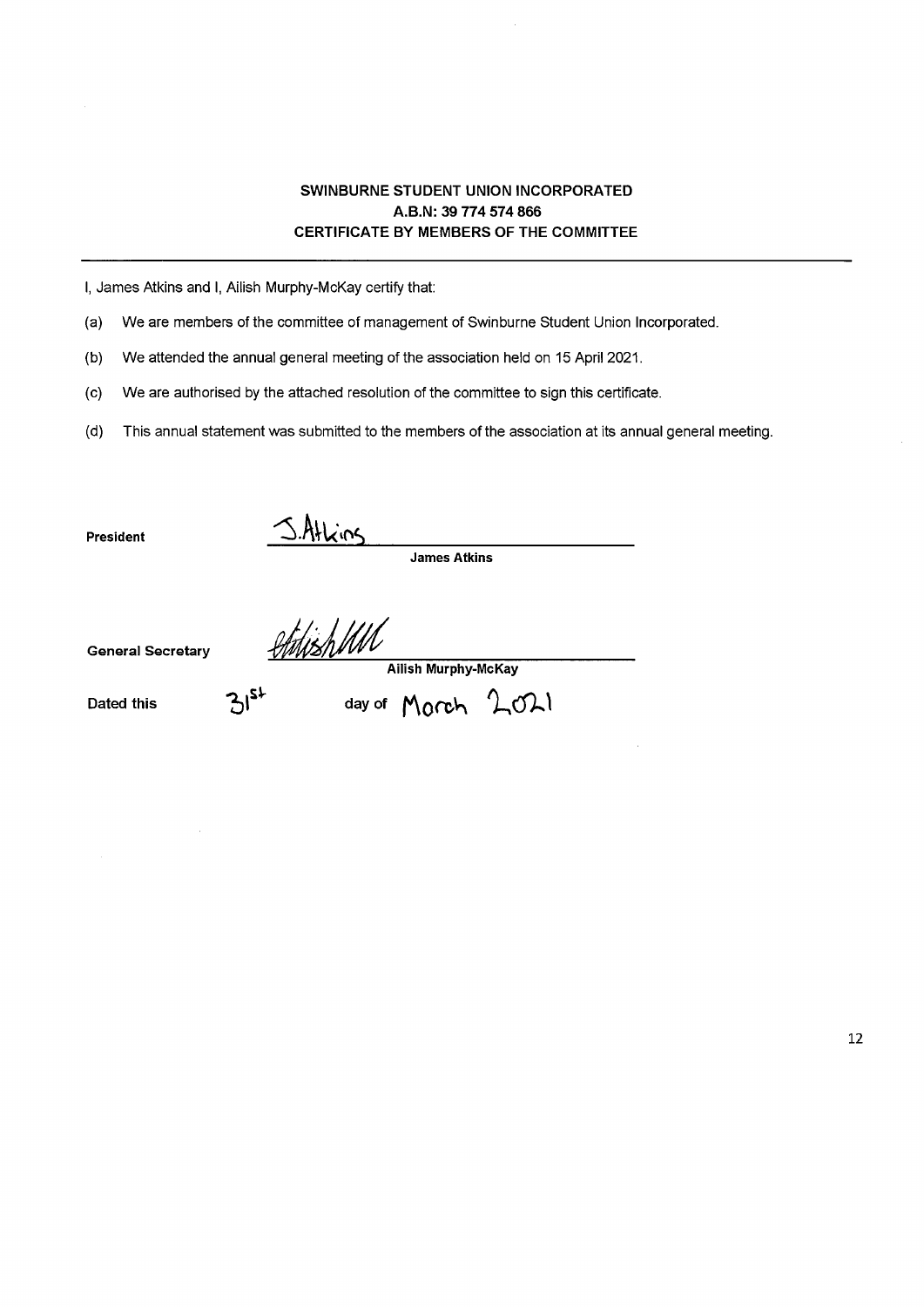|                                 | 2020<br>\$ | 2019<br>\$     |
|---------------------------------|------------|----------------|
| <b>INCOME</b>                   |            |                |
| <b>University funding</b>       | 620,500    | 570,500        |
| <b>Membership fees received</b> | 48,571     | 66,889         |
| <b>Fundraising Income</b>       |            |                |
| Merchandise sales               | 299        |                |
| <b>BBQ</b> revenue              | 62         | 879            |
| Bar takings                     | 17,674     | 145,252        |
| Stall rentals                   | 11,571     | 20,553         |
| <b>Ticket sales</b>             | 594        | 841            |
|                                 | 30,200     | 167,525        |
| Café Income                     |            |                |
| Café takings                    | 116,094    | 361,195        |
|                                 | 116,094    | 361,195        |
| <b>Hire Income</b>              |            |                |
| Locker hire                     | 923        | 5,207          |
| Equipment hire                  |            | 545            |
|                                 | 923        | 5,752          |
| Interest received               | 1,126      | 1,259          |
| Other Income                    |            |                |
| Advertising income              | 19,014     | 17,160         |
| EFTPOS surcharge                | 43         | 55             |
| Exam help stall                 |            | 766            |
| Miscellaneous                   | (227)      | 752            |
| Postage income                  | 36         | 104            |
| Printing revenue                | 717        | 7,172          |
| Social Media Boosted Posts      | 1,168      | 136            |
| <b>Convenience Advertising</b>  | 374        | 3,569          |
|                                 | 21,125     | 29,714         |
| <b>COVID-19 Related Income</b>  |            |                |
| <b>Business Support Funding</b> | 31,832     |                |
| Cash Flow Boost Payments        | 100,000    |                |
| JobKeeper Payments              | 256,425    |                |
|                                 | 388,257    | $\blacksquare$ |
| <b>TOTAL INCOME</b>             | 1,226,796  | 1,202,834      |
|                                 |            |                |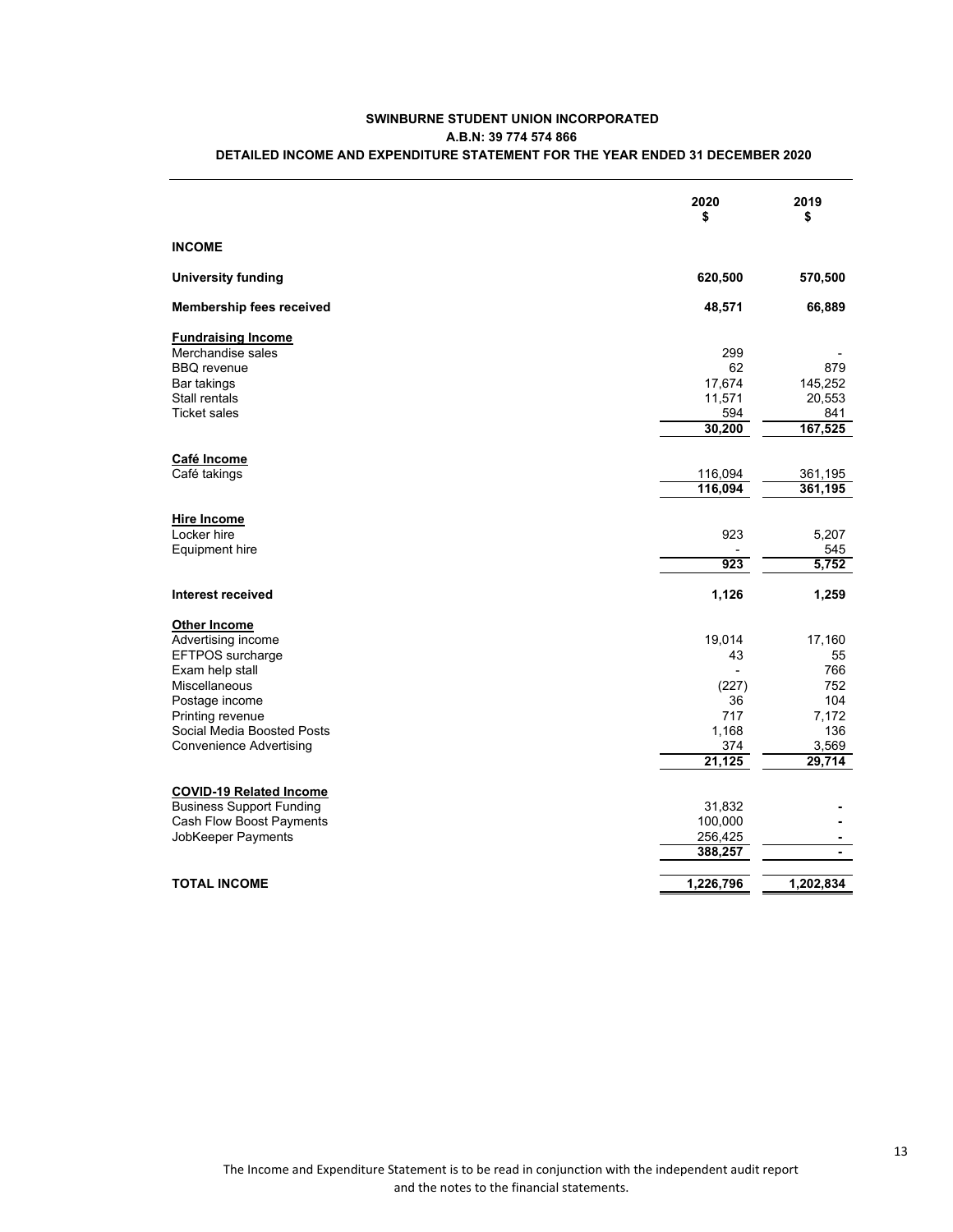|                                           | 2020<br>\$ | 2019<br>\$ |
|-------------------------------------------|------------|------------|
| <b>EXPENDITURE</b>                        |            |            |
| <b>Activities and Welfare</b>             |            |            |
| Conferences                               | 1,222      | 18,758     |
| Welfare resources                         | 10,823     | 9,607      |
| Media                                     | 6,506      | 21,046     |
| <b>Student Training &amp; Development</b> | 4,861      |            |
| <b>Student Amenities</b>                  | 1,753      | 419        |
| <b>Education Collectives</b>              | 1,739      | 4,949      |
|                                           | 26,904     | 54,779     |
| <b>Administration Expenses</b>            |            |            |
| Audit fees                                | 2,900      | 2,832      |
| <b>Bank fees</b>                          | 684        | 842        |
| Bookkeeping fees                          |            | 907        |
| <b>Business cards</b>                     | 124        |            |
| EFTPOS fees: office                       | 515        | 781        |
| Insurance - Association                   | 4,960      | 5,444      |
| Membership card supplies                  | 11,342     | 3,735      |
| Office supplies                           | 503        | 3,498      |
| Postage                                   | 229        | 231        |
| Printing                                  | 1,647      | 9,089      |
| Repairs and maintenance                   | 2,910      | 3,579      |
| Social media advertising                  | 50         | 390        |
| Software and support                      | 4,158      |            |
| Subscriptions                             | 3,430      | 2,136      |
| Sundry expenses                           | 291        |            |
| Travel expenses                           |            | 212        |
| Volunteer expenses                        | 539        | 2,293      |
| Website costs                             | 793        |            |
| <b>WorkCover insurance</b>                | 4,259      | 4,767      |
|                                           | 39,334     | 40.736     |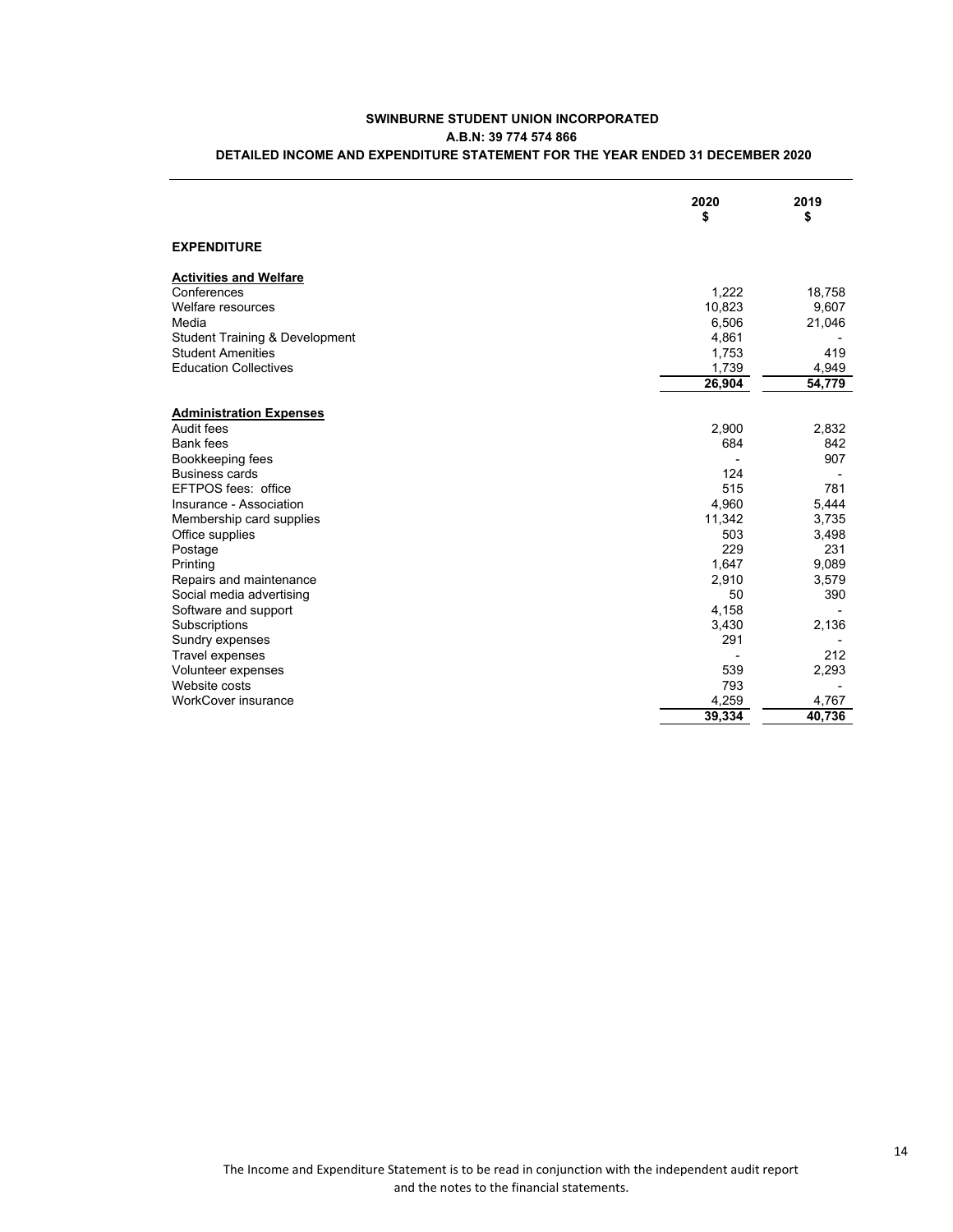| 4,388<br>Café food and drink<br>70,488<br>909<br>495<br>1,923<br>392<br>Café insurance<br>610<br>79,205<br>Swinburne International Student Association<br>930<br><b>Depreciation and Amortisation Expenses</b><br><b>Events</b><br>Bar supplies<br>(1,589)<br>Bar EFTPOS merchant fees<br>531<br>2,002<br>Bar events<br>981<br>Bar security<br>1,077<br>2,919<br>3,061<br>252<br>1,419<br><b>Breakfast supplies</b><br>Breakfast equipment<br>202<br>34<br>Equipment hire expense<br>170<br>709 |                      | 2020<br>\$ | 2019<br>\$      |
|-------------------------------------------------------------------------------------------------------------------------------------------------------------------------------------------------------------------------------------------------------------------------------------------------------------------------------------------------------------------------------------------------------------------------------------------------------------------------------------------------|----------------------|------------|-----------------|
| Café supplies<br>Café maintenance<br>Café compliance<br>Café bank charges and merchant fees<br>Café sundries<br>Café wastage<br><b>Committee and Associations</b><br>Bar improvement<br>Compliance<br>Event entertainment<br><b>BBQ</b> supplies<br><b>BBQ</b> equipment<br>Event promotion<br>Event EFTPOS merchant fees                                                                                                                                                                       | <b>Café Expenses</b> |            |                 |
|                                                                                                                                                                                                                                                                                                                                                                                                                                                                                                 |                      |            | 14,684          |
|                                                                                                                                                                                                                                                                                                                                                                                                                                                                                                 |                      |            | 181,564         |
|                                                                                                                                                                                                                                                                                                                                                                                                                                                                                                 |                      |            | 1,554           |
|                                                                                                                                                                                                                                                                                                                                                                                                                                                                                                 |                      |            | 486             |
|                                                                                                                                                                                                                                                                                                                                                                                                                                                                                                 |                      |            | 4,039           |
|                                                                                                                                                                                                                                                                                                                                                                                                                                                                                                 |                      |            |                 |
|                                                                                                                                                                                                                                                                                                                                                                                                                                                                                                 |                      |            | 405             |
|                                                                                                                                                                                                                                                                                                                                                                                                                                                                                                 |                      |            |                 |
|                                                                                                                                                                                                                                                                                                                                                                                                                                                                                                 |                      |            | 202,732         |
|                                                                                                                                                                                                                                                                                                                                                                                                                                                                                                 |                      |            |                 |
|                                                                                                                                                                                                                                                                                                                                                                                                                                                                                                 |                      |            |                 |
|                                                                                                                                                                                                                                                                                                                                                                                                                                                                                                 |                      |            |                 |
|                                                                                                                                                                                                                                                                                                                                                                                                                                                                                                 |                      |            | 9,779           |
|                                                                                                                                                                                                                                                                                                                                                                                                                                                                                                 |                      |            |                 |
|                                                                                                                                                                                                                                                                                                                                                                                                                                                                                                 |                      |            | 59,199          |
|                                                                                                                                                                                                                                                                                                                                                                                                                                                                                                 |                      |            | 1,723           |
|                                                                                                                                                                                                                                                                                                                                                                                                                                                                                                 |                      |            | 5,246           |
|                                                                                                                                                                                                                                                                                                                                                                                                                                                                                                 |                      |            | 558             |
|                                                                                                                                                                                                                                                                                                                                                                                                                                                                                                 |                      |            | 124             |
|                                                                                                                                                                                                                                                                                                                                                                                                                                                                                                 |                      |            | 5.934           |
|                                                                                                                                                                                                                                                                                                                                                                                                                                                                                                 |                      |            | 4,041           |
|                                                                                                                                                                                                                                                                                                                                                                                                                                                                                                 |                      |            | 17,946          |
|                                                                                                                                                                                                                                                                                                                                                                                                                                                                                                 |                      |            | 379             |
|                                                                                                                                                                                                                                                                                                                                                                                                                                                                                                 |                      |            | 14,295          |
|                                                                                                                                                                                                                                                                                                                                                                                                                                                                                                 |                      |            | 241             |
|                                                                                                                                                                                                                                                                                                                                                                                                                                                                                                 |                      |            | 81              |
|                                                                                                                                                                                                                                                                                                                                                                                                                                                                                                 |                      |            | 159             |
|                                                                                                                                                                                                                                                                                                                                                                                                                                                                                                 |                      |            | 908             |
| 4,545<br>Event equipment                                                                                                                                                                                                                                                                                                                                                                                                                                                                        |                      |            | 613             |
| Free feeds program<br>17,449                                                                                                                                                                                                                                                                                                                                                                                                                                                                    |                      |            |                 |
| Orientation<br>9,687<br>Volunteer events<br>35                                                                                                                                                                                                                                                                                                                                                                                                                                                  |                      |            | 32,655<br>1,790 |
| Student diaries<br>27,700                                                                                                                                                                                                                                                                                                                                                                                                                                                                       |                      |            | 27,123          |
| 71,184                                                                                                                                                                                                                                                                                                                                                                                                                                                                                          |                      |            | 173,015         |